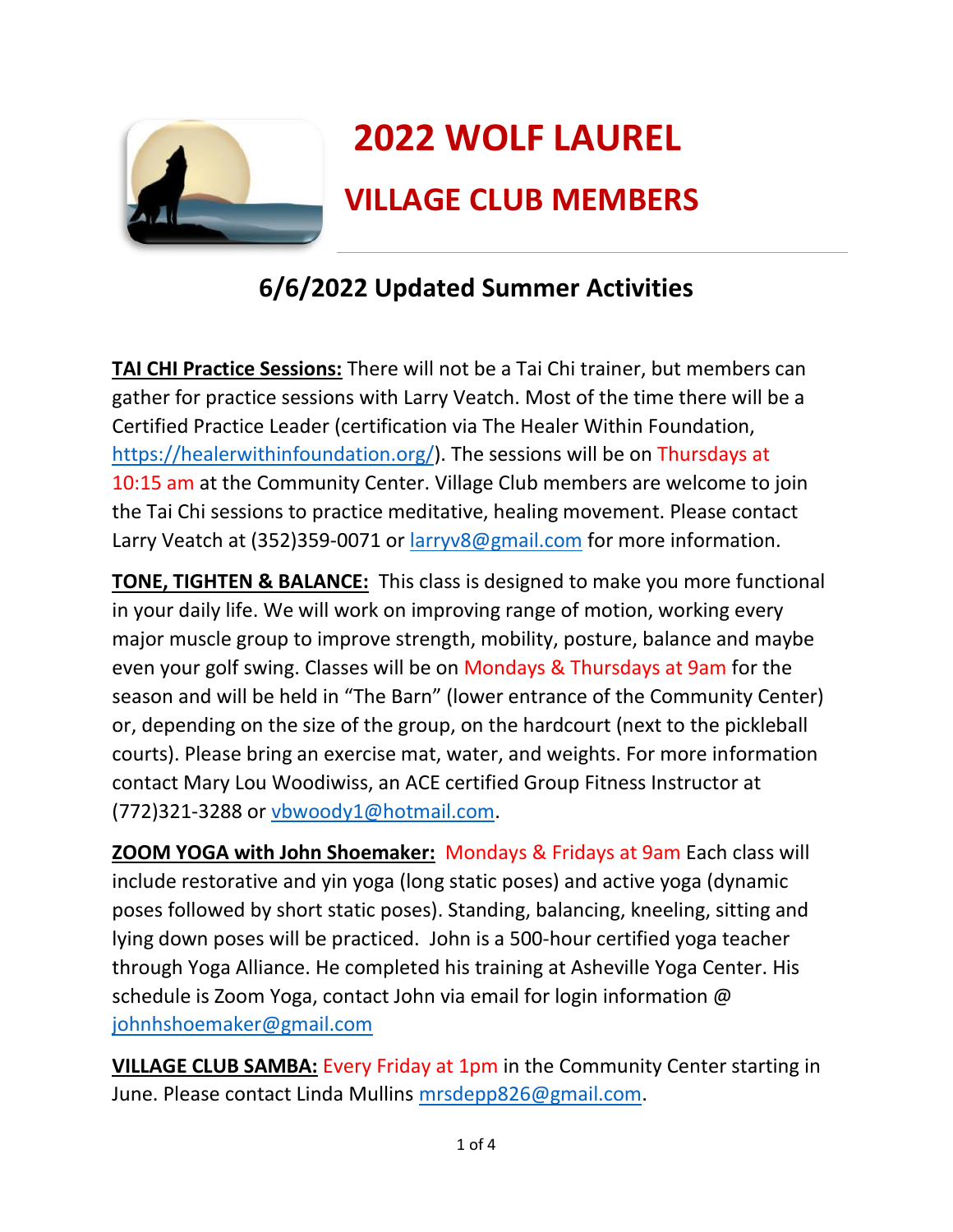**TENNIS:** Tennis play times are Mondays and Thursdays at 10am for the season. Do you have friends on the mountain that you know who would like to play? All levels of players are welcome. Please contact Sharon Foster for more information chafoster@aol.com. Be sure to bring your water bottle!

**WATER FITNESS:** Tuesdays & Thursdays at

1pm starting in June. Leigh Ann Roseberry is the instructor. All equipment is provided. Please bring a towel, sunscreen & water. Contact Leigh Ann via email for more info eagles21@att.net.



**PICKLEBALL:** Pickleball will resume leagues in June. Play will be on Wednesdays and Fridays at 10am. Sundays at 2pm. Ladies play on Mondays at 10:30am. If interested in learning this great sport, contact the Village Club office (828)689- 4089 for more info.

## **BOOK CLUB led by Karen Gerry:** Contact Karen at kgerry48@aol.com

"Flight Girls" by Noelle Salazar – Thursday, June  $16<sup>th</sup>$  at 2:30pm in Village Pavilion. Does not have a presenter for the discussion. Usually, the person who suggested the book leads the discussion. If we don't have a presenter, we will have an open group discussion. Please contact Karen if you suggested this book.

"The Book of Unholy Mischief" by Elle Newkirk – Thursday, July  $7<sup>th</sup>$  at 2:30pm in Village Pavilion. Presenter: Michelle Hunt

"Norwegian by Night" by Derek Miller – Thursday, July 28<sup>th</sup> at 2:30pm in Village Pavilion. Presenter: To be determined. Please contact Karen if you suggested this book.

"Beneath The Scarlet Night" by Mark Sullivan – Thursday, August  $18<sup>th</sup>$  at 2:30pm in Village Pavilion. Presenter: To be determined. Contact Karen if this is your book.

(Book to be determined) - Thursday, September 8, at 2:30 Village Pavilion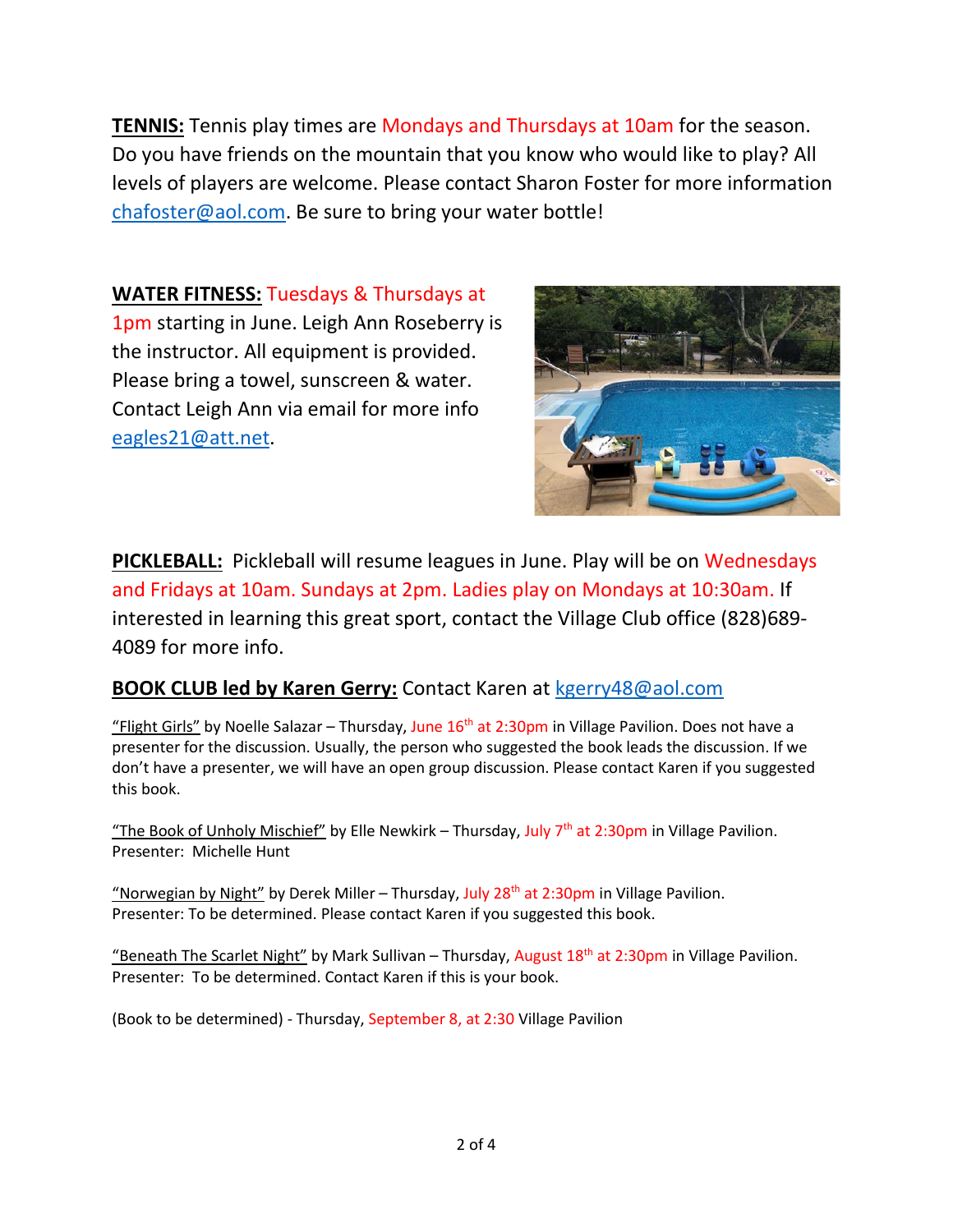**JAM SESSION:** Share your musical talent! Do you sing or play the drums, guitar, keyboard, banjo, saxophone…any musical instrument? Come and join us so we can see how talented you are and learn from each other :) This is open to all musicians inside and outside of Wolf Laurel. Come out and meet up with old and new friends to make some joyful music. The first Jam session is on Thursday, June 9th at 7pm in the Pavilion and will be held every other Thursday for the season. Please contact Steve Wilcox for more information (202)699-2790 or stevewilcox397@gmail.com.

**THE WOLF PACK 2022 Schedule:** Organized hikes are scheduled each summer and run from June through September. Additional ad hoc hikes are frequently organized among members.

**What is Expected:** No one should attend a hike unless they are in shape to climb up and down hills. All hikers are expected to be able to follow hiking directions and not hold up the group or run too far ahead. To determine if you should be joining an off-mountain hike use the following Wolf Laurel hike as a barometer. You should be able to hike from the beginning of Nature Trail to the top of Big Bald in under 3 hours.

You will need proper equipment: fanny pack/backpack, ample water and food, poles, medical supplies (bee stings, falls, blisters), sunscreen, repellent, foul weather gear, hiking boots and proper clothing.

Carpools are formed for hikes outside of Wolf Laurel. Based on rising fuel prices, expect to chip in \$5 per person if you are not driving.

Contact: Tim Carrigan tim.carrigan@gmail.com

Or click on link: https://www.newprism.com/wolflaurelhikes/

## **MARK YOUR CALENDARS**

**Pool:** Pool is open daily from 10am-7pm in June. Starting in July the pool will be open daily 10am-8pm. All Village Club members are required to sign in at the gate by the pool.